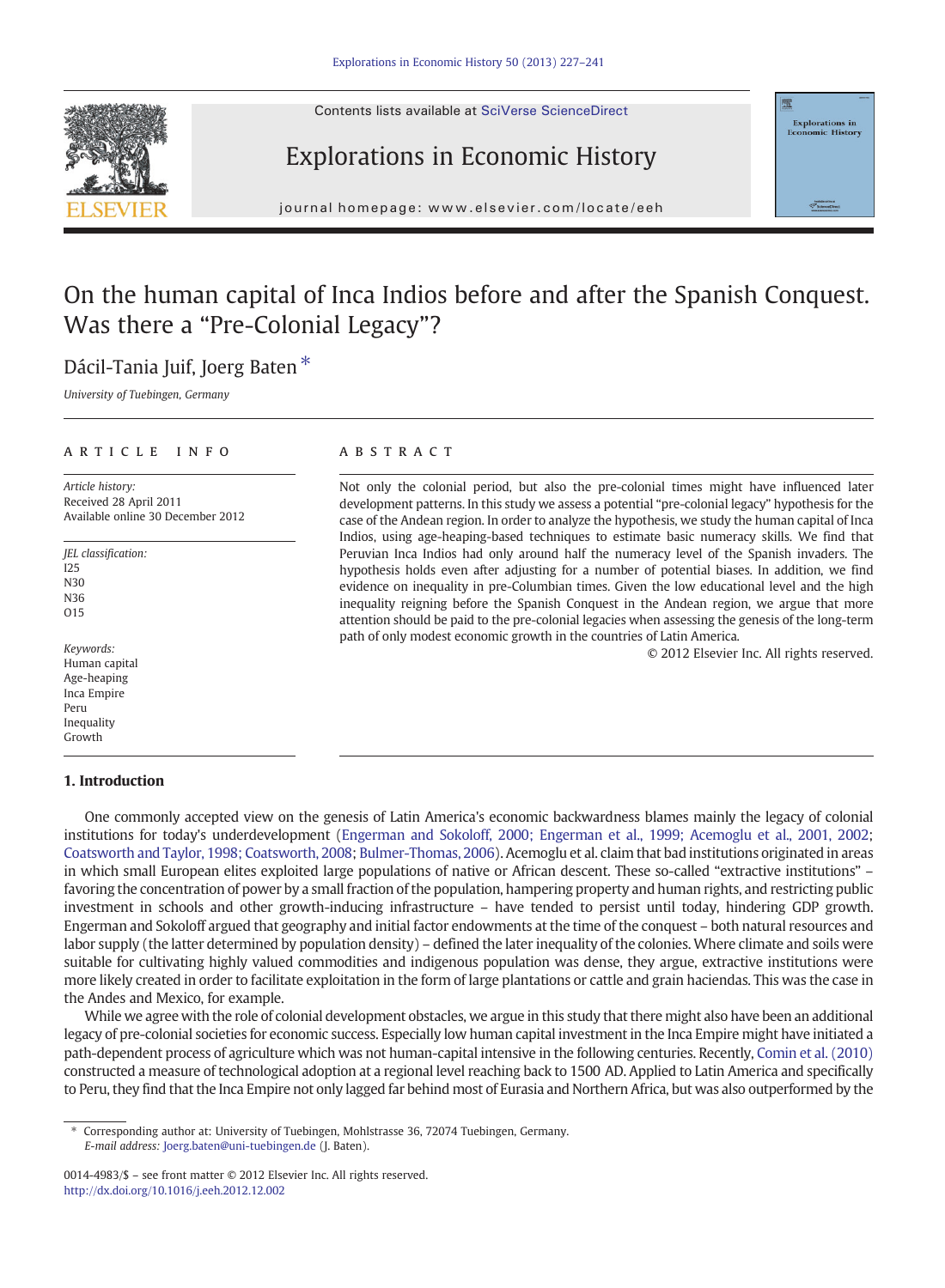Aztecs in terms of the utilization of a set of basic technologies (communications, agriculture, military, industry and transportation). Using this measure they report a positive correlation between pre-colonial technology history and per capita income today. Thinking of human capital as a core determinant of economic development, in this paper we contribute to the literature on the genesis of underdevelopment in the Andean region by constructing a data set that permits us to measure pre-colonial educational levels and compare them with European and Asian values. We also argue that educational inequality was substantial in Peru before the Spanish conquest.

How can human capital of the "Inca" Indios be measured?<sup>1</sup> Obviously, no school enrollment or literacy rates are available for this early period of human history. However, a considerable number of studies have recently used an innovative measure of basic numerical skills, which takes the share of people who report an exact age as an indicator. In historical populations (as well as in the poorest countries today), a substantial share of the people was not able to state their exact age and hence reported a rounded age, such as "I am 40", when they were in fact e.g. 39 or 41. In hundreds of samples and dozens of studies, it has been proven that there is a significant correlation between the share of exact reported ages and other human capital indicators (see Section 2 and Appendix A for a longer methodological treatment). For example, one population register on a remote Andean region (Huanuco) contains both age statements of Indios born before the Spanish conquest and thereafter. Another register of Indios in the capital of Peru reflects the birth cohorts of the later 16th century and is therefore an interesting source for the history of numeracy under Spanish colonial rule. We also study a census of the population of Lima born during the 17th century, which allows us to perform a comparison between urban Peruvians of indigenous, European, black and mixed ancestry.

Of course, our study faces a number of challenges. Cultural counting differences, selective mortality, and other human capital components apart from numeracy are all potential lacunae of our research design and hence will be discussed in detail below. But before doing so, we will give a brief history and chronology in [Section 1](#page-0-0), discuss our sources and the methods of basic numeracy measurement in Section 2, and present the main results in [Section 3.](#page--1-0) After the "Potential Objections section" we will dig slightly deeper and assess social and regional differences in [Section 5](#page--1-0), before ending with a conclusion.

#### 2. History and chronology

Sources used by historians writing about pre-Columbian Peru comprise the legacy from officers of the Crown – like the visitas from which we derive information for our dataset, often conducted on the basis of detailed questionnaires and including remarks of the visitor – Spanish travelogues and native chronicles.<sup>2</sup> Most important travelogues of conquistadors told from a Spanish point of view include Pedro Pizarro's (brother of Francisco Pizarro). Other authors like Pedro de Cieza de León were more interested in the Indian world and cross-referenced their evidence with information provided by natives [\(Esteban, 1997; p.112](#page--1-0)). Works from mestizo and Peruvian writers such as Garcilaso de la Vega and Felipe Guaman Poma de Ayala, both descendants of the Inca nobility, brought up in close contact to Quechua culture and language, provide a valuable insight into the Inca history and culture, though probably also positively exaggerating their advance [\(Poma de Ayala, 1615; Esteban, 1997; p.118](#page--1-0)).

The date of creation of the Inca Empire in the city of Cuzco is assigned to the early thirteenth century, about three hundred years before the Spanish arrived in Peru [\(Bakewell, 2004; p. 25](#page--1-0)).<sup>3</sup> At the time of its greatest expansion, the beginning of the 16th century, the Inca Empire included today's Ecuador, Peru, Bolivia and a large part of Chile, as well as smaller territories in Argentina and Colombia.<sup>4</sup> The Spanish conquistador Francisco Pizarro reached Inca territory arriving from Panama in 1526. Three years later he obtained the permission from the Spanish crown to conquer the region and become governor of New Castile—as the administrative unit reaching from Ecuador in the north to Cuzco in the south would be called until 1542. At that time, the smallpox epidemic that had already devastated the population in the Caribbean and Mexico, had also reached Inca territory, causing a population catastrophe in this Empire as well, as reported by a number of studies [\(Lockhart, 1968; Denevan, 1976; Cook, 1981; Cook and Lovell, 1991](#page--1-0)).<sup>5</sup> [McCaa](#page--1-0) [et al. \(2004\)](#page--1-0) argue, however, that smallpox epidemics and disease factors in general were probably less important, whereas the effects of civil war and of exploitation were rather more decisive for the demographic catastrophe of the Andean region.

When the Spanish troops arrived in Ecuador with the intention of conquering the Inca Empire, the ruler Atahualpa had just defeated his half-brother Huascar and his supporters in a bloody assault of Cuzco. In 1532 the Spanish soldiers led by Pizarro captured Atahualpa at the Battle of Cajamarca. This was the first step of a long fight to subdue the Inca Empire. The Inca ruler was held as a prisoner for eight months. During this time Pizarro received a ransom of "enough gold to fill a room 22 feet long by 17 feet wide to a height of over 8 feet" ([Diamond, 1997; p. 68](#page--1-0)) in exchange for the promise to free Atahualpa (which was never fulfilled). The Inca was sentenced to execution in a mock trial because the Spanish suspected he was plotting his rescue by a large troop under the Inca general Rumiñahui. The charges against Atahualpa were polygamy, incestuous marriage, and idolatry – all common rites in the Inca culture – and having killed his brother Huascar. Following Atahualpa's death, further Spanish troops arrived in their mission to conquer Ecuador and Peru. Benalcázar's soldiers defeated the great Inca warrior Rumiñahui in Ecuador and occupied the city of Quito

<sup>3</sup> Their own creation myths link Inca people's point of origin to the Lake Titicaca, 300 km south-east of Cuzco.

 $1$  "Inca" Indios are used here in citation marks, because the Inca Empire consisted of nearly 200 tribes, and only the family of the ruler was called Inca. But as the Habsburg Empire was named after the ruling family, it seems reasonable to name the whole group "Inca Indios". Hence, we will drop the quotation marks in the following.

 $2$  As the Incas knew no writing, their oral tradition was written down in the early colonial time often in a mixture of Quechua and Spanish language ([Wachtel,](#page--1-0) [1977; p. 5\)](#page--1-0). Members of the intellectual elite soon adopted cultural opportunities as the written language, offered by the interaction with the Spanish.

<sup>&</sup>lt;sup>4</sup> The territory of the Inca Empire was then called Tahuantinsuyu and included Chinchay Suyo (the north), Anti Suyo (the Amazon jungle in the east), Colla Suyo (the south) and Conti Suyo (the west). The word Tahuantinsuyu derives from the Quechua tawa (meaning "four"), to which the suffix -ntin ("together" or "united") is added, followed by suyu ("region" or "province"), which roughly renders as "The four regions together".

<sup>5</sup> Following [Crosby \(1972, p. 207\),](#page--1-0) the smallpox epidemic reached Inca domain in 1525 or 1526.